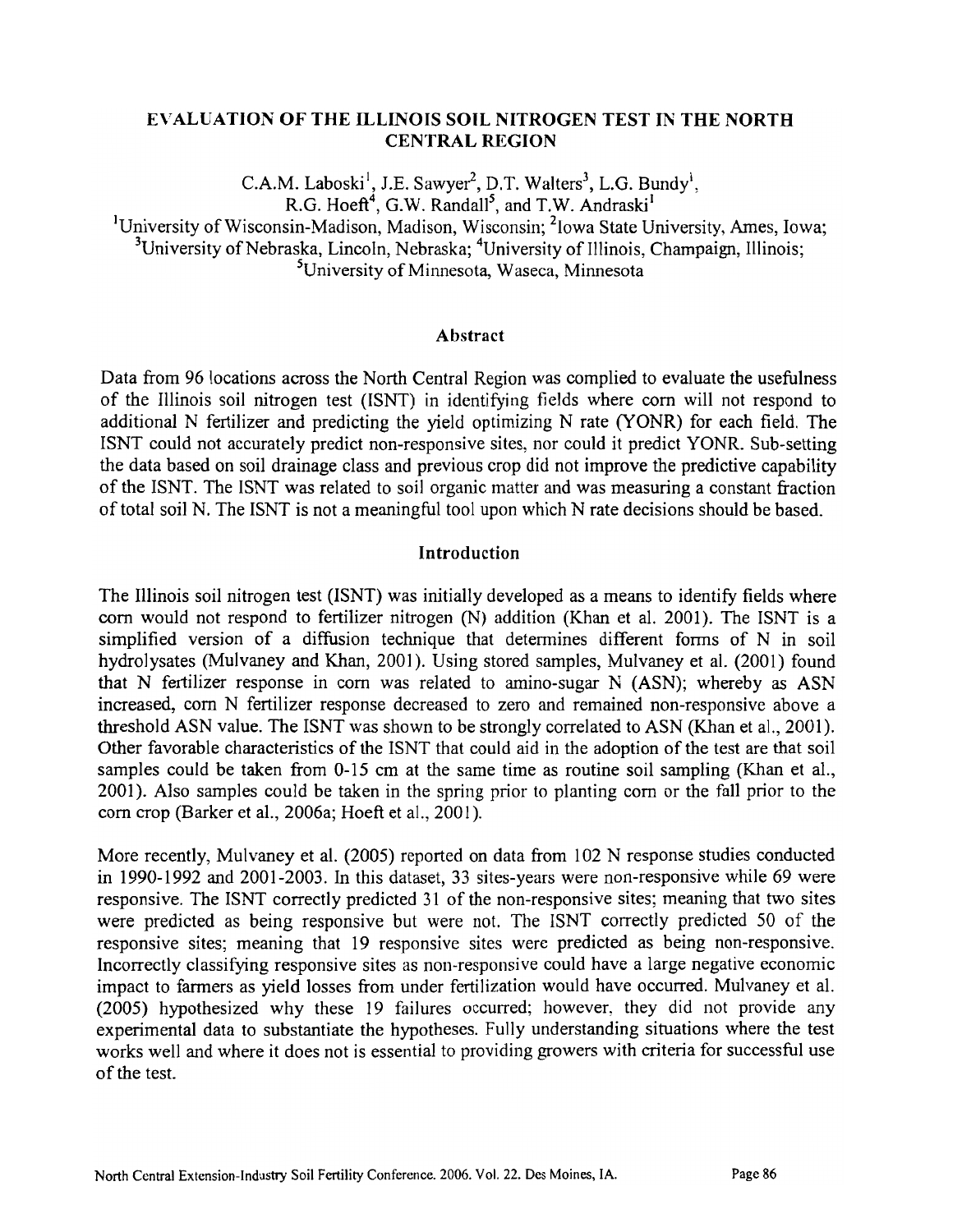The objective of this paper was to compile data on corn yield response to applied N from across the North Central Region and assess the effectiveness of the ISNT in predicting fields where corn will not respond to additional N fertilizer.

# **Methods and Materials**

Data were compiled from studies in Iowa, Illinois, Michigan, Minnesota, Nebraska, and Wisconsin that were conducted as part of the regional CSREES NC-218 project (Assessing nitrogen mineralization and other diagnostic criteria to refine nitrogen rates for crops and minimize losses). Results of some of these studies have been reported/published by Barker et al. (2006b); Laboski, 2004; and Osterhaus (2005). Summary information (previous crop, manure history, soil texture, and drainage class) about the sites in each state is provided in Table 1.

Field experiments consisted of either small plots or field strips where N fertilizer was applied at multiple rates, including a zero check plot N rate and a non-yield limiting rate, and replicated four times. Nitrogen was applied as anhydrous ammonia, urea ammonium nitrate, or urea at preplant, sidedress, or split (starter plus sidedress or preplant plus sidedress). All N applications were made such that N losses were minimal. **An** adapted corn hybrid was planted at each location. Corn grain yield and moisture were measured in each plot.

In general, soil samples were collected prior to planting at depths of  $0-15$ , 15-30, and/or  $0-30$  cm and in late spring prior to sidedress N application to a depth 30 cm. However, not all sampling depths were collected at each site. Preplant soil samples were analyzed for  $NO<sub>3</sub>-N$ , total N (dry combustion), soil organic matter (loss on ignition), ISNT, and extractable phosphorus, exchangeable potassium, and pH. For all samples, the ISNT analysis was performed at the University of Illinois eliminating potential lab to lab variation in ISNT values. Soil samples taken in late spring were analyzed for  $NO_3-N$ .

Grain yield was adjusted to 15.5 % moisture and corn yield response to applied **h'** was fit to either linear, linear plateau, quadratic, quadratic plateau, or spherical models. The model with the best  $R^2$  for each site was chosen to represent the yield response. The yield optimizing N rate (YONR) was determined for each site using the response model and is the N rate where yield was maximized. Relative yield was calculated as yield of the zero N check plot divided by the yield at the YONR. Nitrogen fertilizer response was calculated as the difference between yield at the YONR and the zero N check plot yield divided by the zero N check plot yield.

# **Results and Discussiorl**

All relationships between yield and ISNT were explored using ISNT measured on both 0-15 cm and 0-30 cm soil sample depths. There was a strong correlation between ISNT measured at 0-15 cm compared to 0-30 cm (Figure 1). Thus, the only data that will be presented is from the 0-15 **crn** soil samples because there are more sites with 0-1 *5* cm data.

There was no correlation between the ISNT and relative yield of the check plot  $(R^2 = 0.05)$ (Figure 2). Nitrogen fertilizer response was not correlated to the ISNT (Figure 3). When the one Lllinois site is removed that had a N fertilizer response of 554 %, the correlation between N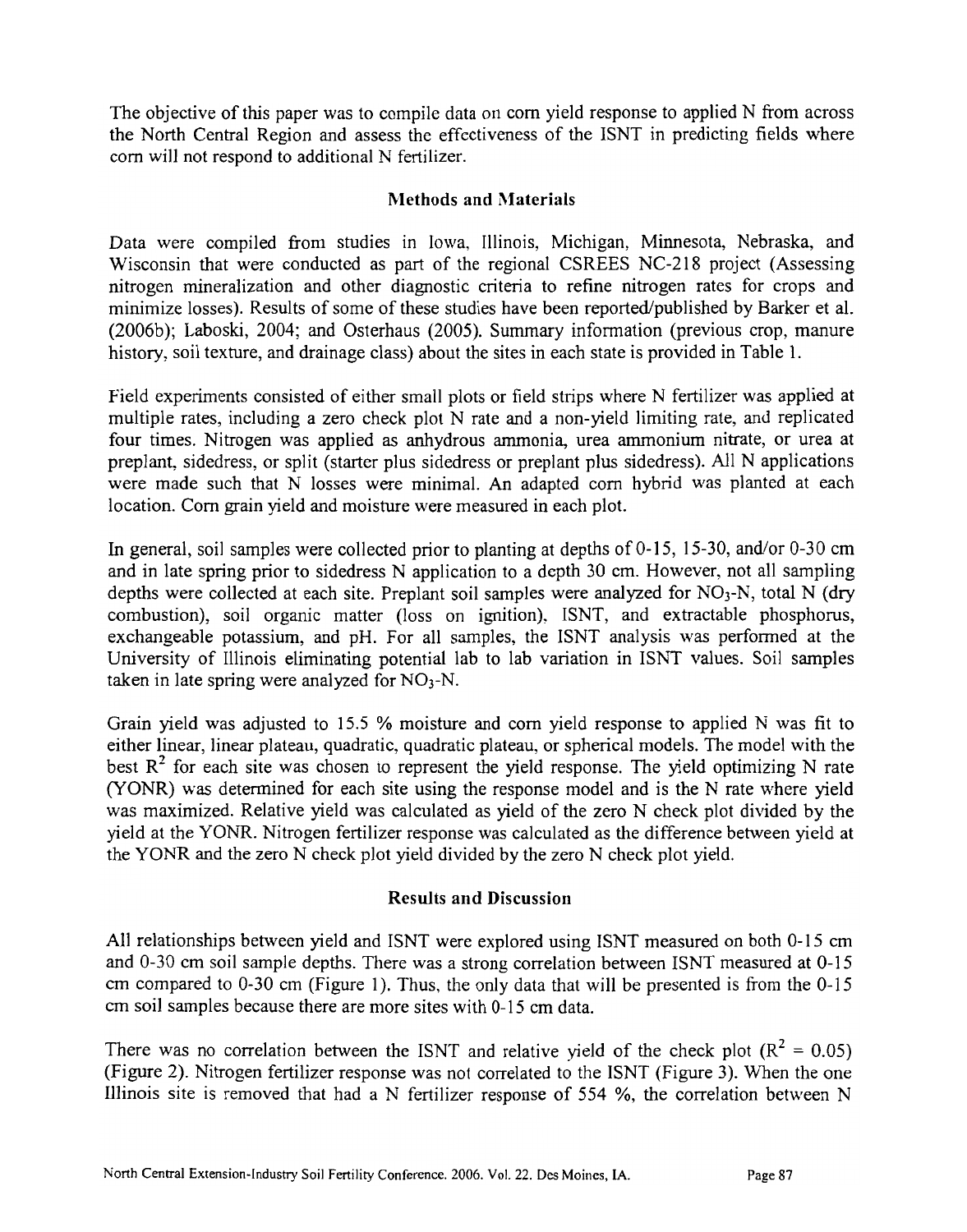fertilizer response and ISNT remained poor and non-significant. The Cate-Nelson procedure (Cate and Nelson, 1971) was used to separate the ISNT values into two categories. While the critical level was calculated, the  $R^2$  was poor for both relative yield and N fertilizer response ( $R^2$ )  $= 0.11$  and 0.08, respectively).

While relative yield and N fertilizer response may tell us if the ISNT can be a good predictor of non-responsive sites, the relationship between the ISNT and YONR can tell us if the ISNT can be used to select a rate of **N** fertilizer to be applied. Figure 4 shows this relationship. While the regression is very significant (P value  $\leq$  0.001), the R<sup>2</sup>, and thus the predictive value of the relationship, is poor because of the large variability. For example, at an ISNT of 300 mg  $kg^{-1}$  the YONR ranges from 0 to 240 kg N  $\text{ha}^{-1}$ . In an effort to understand whether or not management factors could influence the ISNT and subsequent YONR, the data set was broken down based on soil drainage class and previous crop. Table 2 provides the regression equations for ISNT regressed on YONR for each data subset. The relationship between ISNT and YONR was generally not changed when the data were broken into drainage classes. It is interesting to note that sub-setting the data based on previous crop resulted in even poorer  $R^2$  values compared to the whole data set.

Because of the poor relationships between ISNT and various measures of yield response to applied N in this compiled data set, relationships between ISNT and other soil characteristics were explored. The ISNT was not correlated to net N mineralized and nitrified between the preplant and late spring sampling times (Figure 5). The ISNT was strongly correlated to soil organic matter concentration (Figure 6) over a wide range of soil organic matter concentrations  $(< 1.0$  to  $> 9.0$  %) found throughout the region. Soil organic matter and ISNT were also strongly correlated for soils in New York ( $R^2 = 0.89$ ); as calculated using data provided in Klapwyk and Ketterings (2006). Organic matter is usually strongly correlated to total soil N and this relationship holds true for this study ( $R^2 = 0.66$ ). The ISNT is strongly correlated to total soil N and appears to be measuring a relatively constant fraction of total N (Figure 7). In work published by Khan et al. (2001) and Klapwyk and Ketterings (2005), the ISNT was also correlated to total N, although those authors did not explore this relationship. The slopes of the regression lines for the different data sets are relatively similar. **In** fact, the 95 % confidence interval for an individual regression line includes the regression lines for the other datasets as well. Thus, the ISNT is measuring a constant fraction of total soil N for a wide range of soils.

Total soil N or soil organic matter are not predictive of the amount of N fertilization needed by a corn crop because these parameters do not reflect the size of the readily mineralizable N pool. The ISNT does not appear to have much predictive capability for determining the N needs of corn. The poor performance of the ISNT occurs because it measures a constant fraction of total soil N rather than a specific fraction of soil N, and is not predictive of the amount of N mineralized during the growing season.

#### **Conclusions**

The ISNT is not providing any relevant new information upon which N rate guidelines for corn can be based. The ISNT is measuring a constant fraction of total soil N and is not sensitive to the amount of N mineralized during the growing season.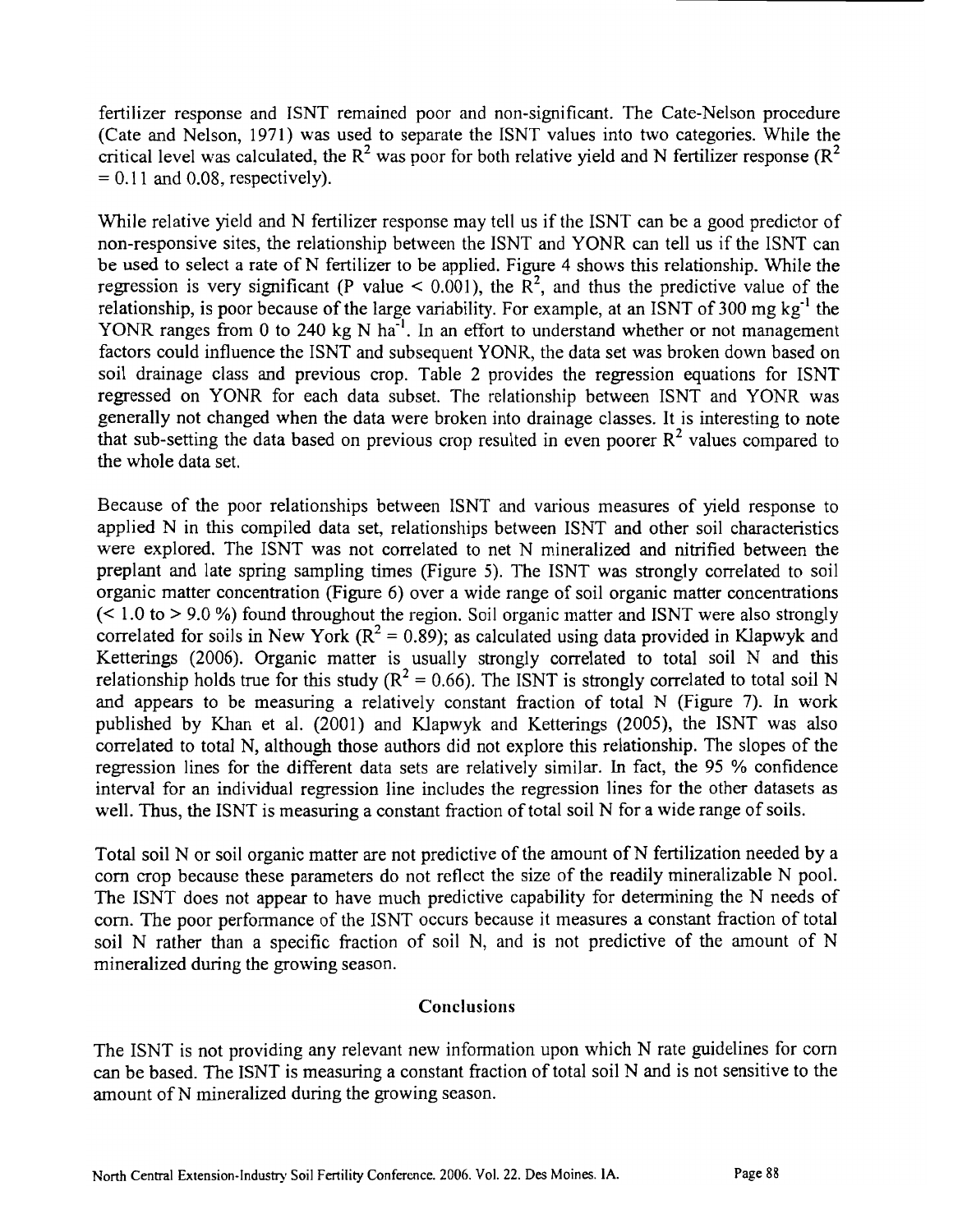#### **References**

- Cate. R.B., and L.A. Nelson. 1971. Simple statistical procedure for partitioning soil test correlation data into two classes. Soil Sci. Soc. **Am.** Proc. 35:658-660.
- Barker. D.W., J.E. Sawyer. and M.M. Al-Kaisi. 2006a. Assessment of the amino sugar-nitrogen test on Iowa soils: I. Evaluation of soil sarnpling and corn management practices. Agon. J. 98:1345-1351.
- Barker, D.W., J.E. Sawyer, M.M. Al-Kaisi, and J.P. Lundvall. 2006b. Assessment of the amino sugar-nitrogen test on Iowa soils: 11. Field correlation and calibration. Agron. J. 98:1352- 1358.
- Khan, S.A., R.L. Mulvaney. and R.G. Hoefi. 2001. A simple soil test for detecting sites that are nonresponsive to nitrogen fertilization. Soil Sci. Soc. **Am.** J. 65: 175 1 - 1760.
- Klapwyk, J.H., and Q.M. Ketterings. 2005. Reducing analysis variability of the Illinois soil nitrogen test with enclosed griddles. Soil Sci. Soc. **Am.** J. 69: 1129-1 134.
- Klapwyk, J.H., and Q.M. Ketterings. 2006. Soil tests for predicting corn response to nitrogen fertilizer in New York. Agron. J. 98:675-671.
- Hoefi. R.G., R.L. Mulvaney. and S.A. Khan. 2001. The Illinois nitrogen soil test. In 2001 Proc. of the North Central Extension-Industry Soil Fertility Conference, Des Moines, **IA.** 14-15 Nov. 2001. Potash and Phosphate Institute.
- Laboski, C.A.M. 2004. Michigan prospects for using the Illinois N soil test. *In* Proc. 2004 Wisconsin Fert., Aglime, and Pest Management Conf., Madison, Wl. 20-22 Jan. 2004. University of Wisconsin-Madison.
- Mulvaney, R.L., and S.A. Khan. 2001. Diffusion methods to determine different forms of nitrogen in soil hydrolysates. Soil Sci. Soc. **Am.** J. 65: 1284- 1292.
- Mulvaney, R.L.. S.A. Khan, R.G. Hoeft, and H.M. Brown. 2001. A soil organic nitrogen fraction that reduces the need for nitrogen fertilization. Soil Sci. Soc. **Am.** J. 65: 1 164- 1 172.
- Mulvaney, R.L., S.A. Khan, and T.R. Ellsworth. 2005. Need for a soil-based approach in managing nitrogen fertilizers for profitable corn production. Soil Sci. Soc. **Am.** J. 70: 172- 182.
- Osterhaus, J.T. 2005. Evaluation of the Illinois soil nitrogen test in Wisconsin cropping systems. M.S. Thesis. University of Wisconsin-Madison.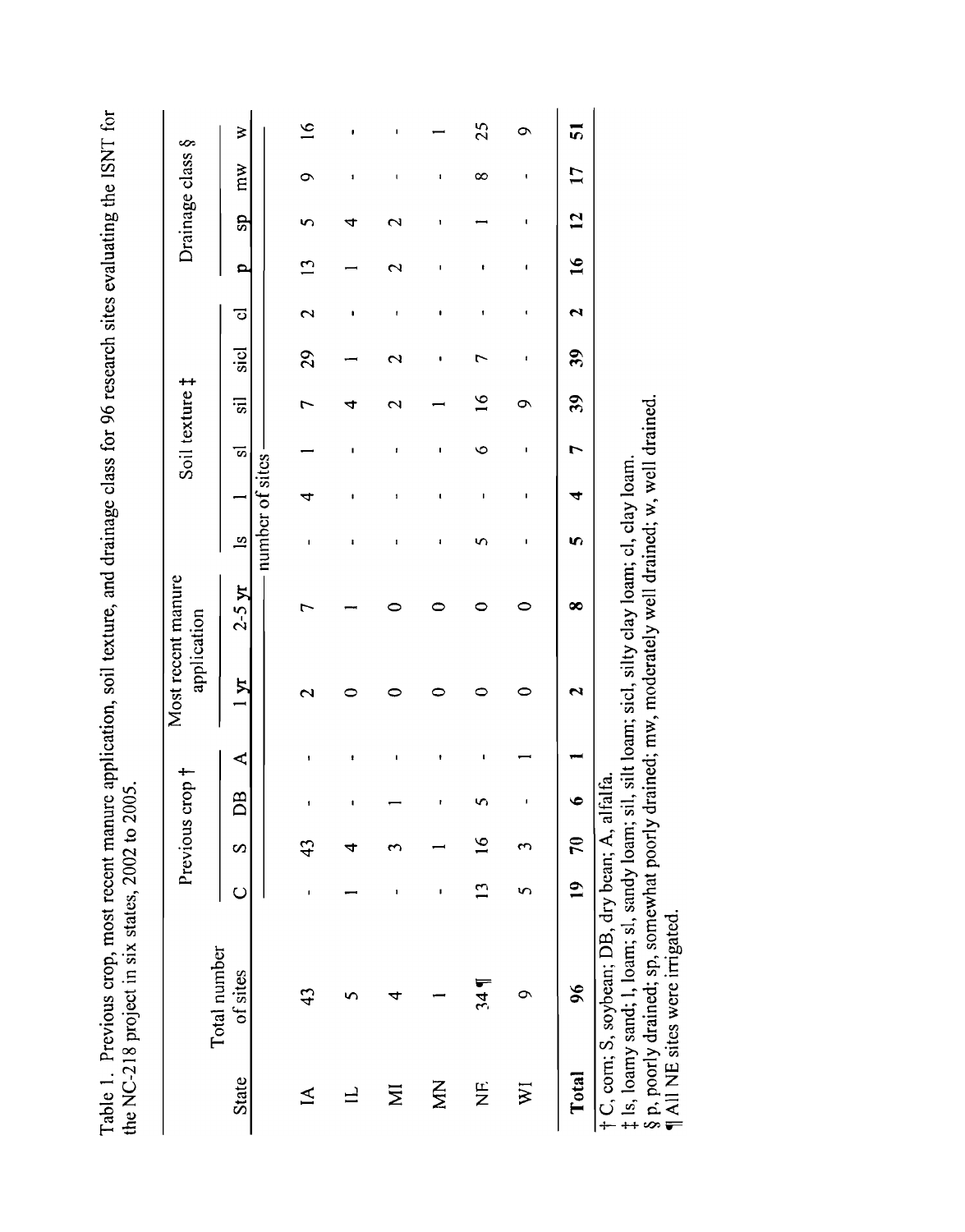| n  |
|----|
| 96 |
| 51 |
| 17 |
| 12 |
| 16 |
| 70 |
| 19 |
| 6  |
|    |

Table 2. Regression equations for the relationship between ISNT and yield optimizing N rate (YOYR) as affected by soil drainage and previous crop for 96 research sites evaluating the ISNT for the NC-218 project in six states, 2002 to 2005.

 $\dagger$  x, ISNT at 0-15 cm (mg  $kg^{-1}$ ).



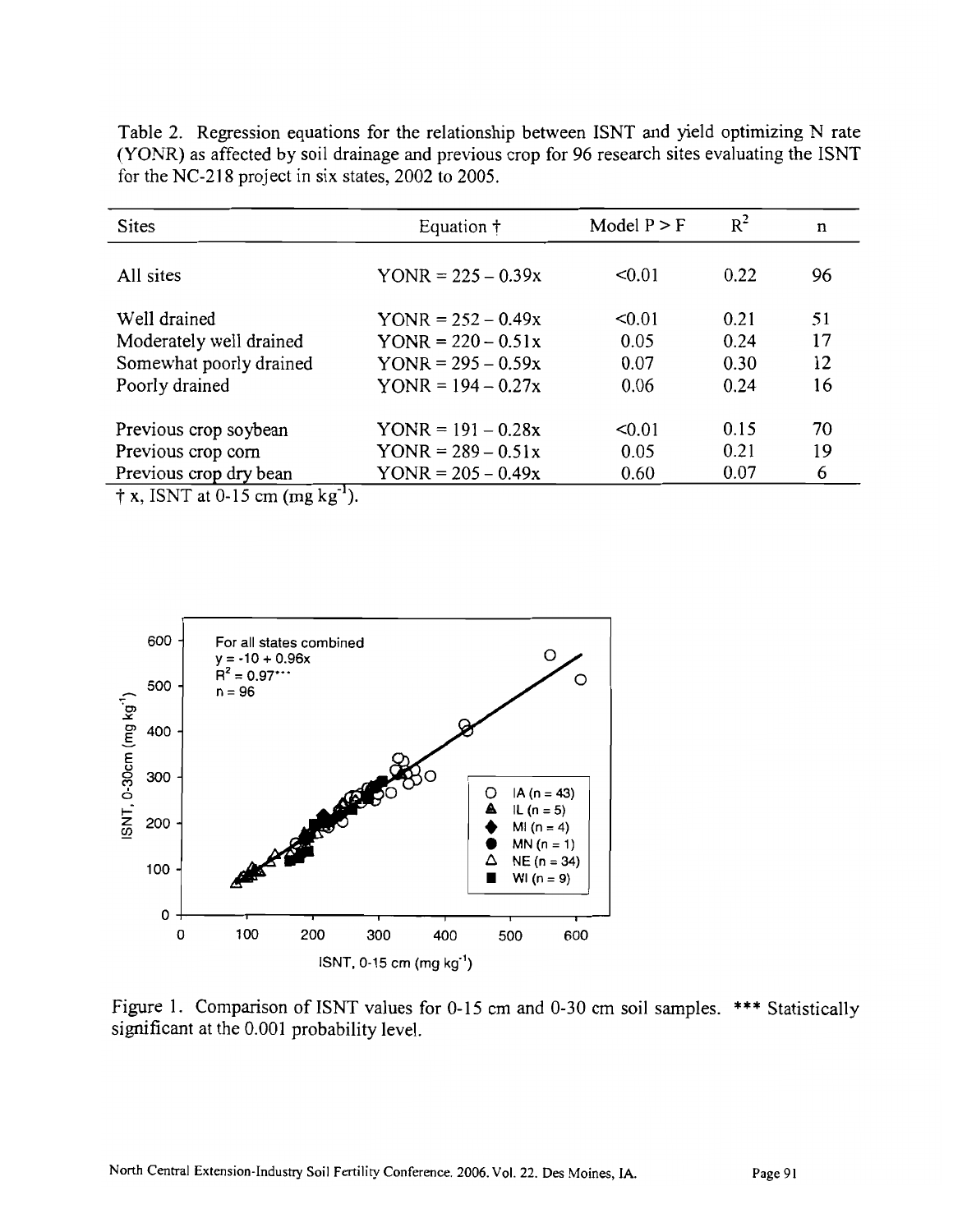

Figure 2. Relationship between the ISNT of soil samples taken preplant to a depth of 15 cm compared the relative yield of the check plot. \* Statistically significant at the 0.05 probability level.



Figure 4. Relationship between the ISNT of soil samples taken preplant to a depth of 15 cm compared to the yield optimizing N rate. \*\*\* Statistically significant at the 0.001 probability level.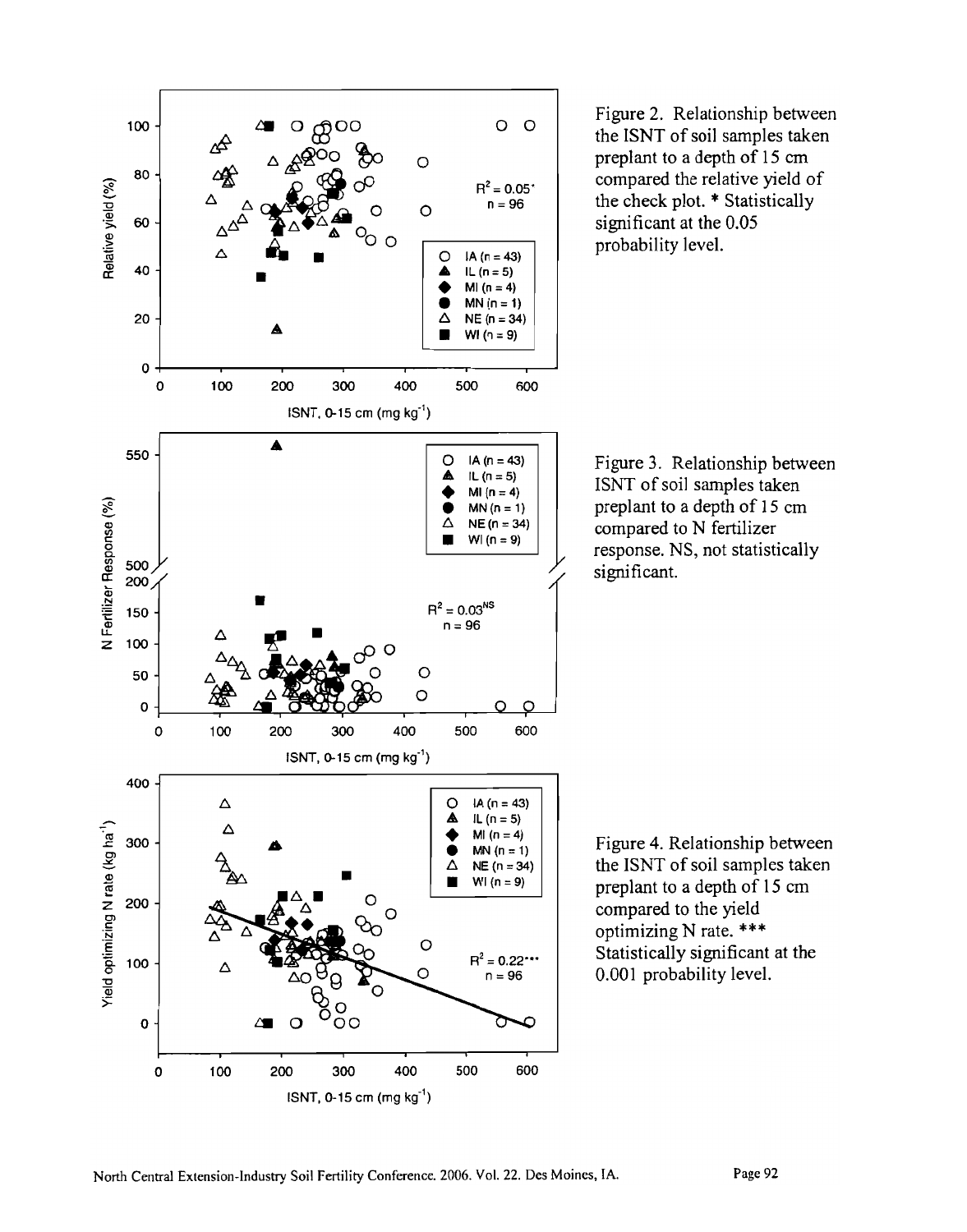

Figure 5. Relationship between the ISNT of soil samples taken preplant to a depth of 30 cm compared to the change in soil nitrate measured in 0-30 cm soil samples taken preplant **(PPhT)** and in late spring (PSNT). NS, not statistically significant.

Figure 6. Relationship between soil organic matter concentration and the ISNT measured on soil samples taken preplant to a depth of 15 cm. \*\*\* Statistically significant at the 0.001 probability level.

Figure 7. Relationship between ISNT and total soil N measured on the same soil sample. NC-218 data are from the present study. Other data were published by Khan et a]. (2001) and Klaywyk and Ketterings (2005). \*\*\* Statistically significant at the 0.001 probability level.